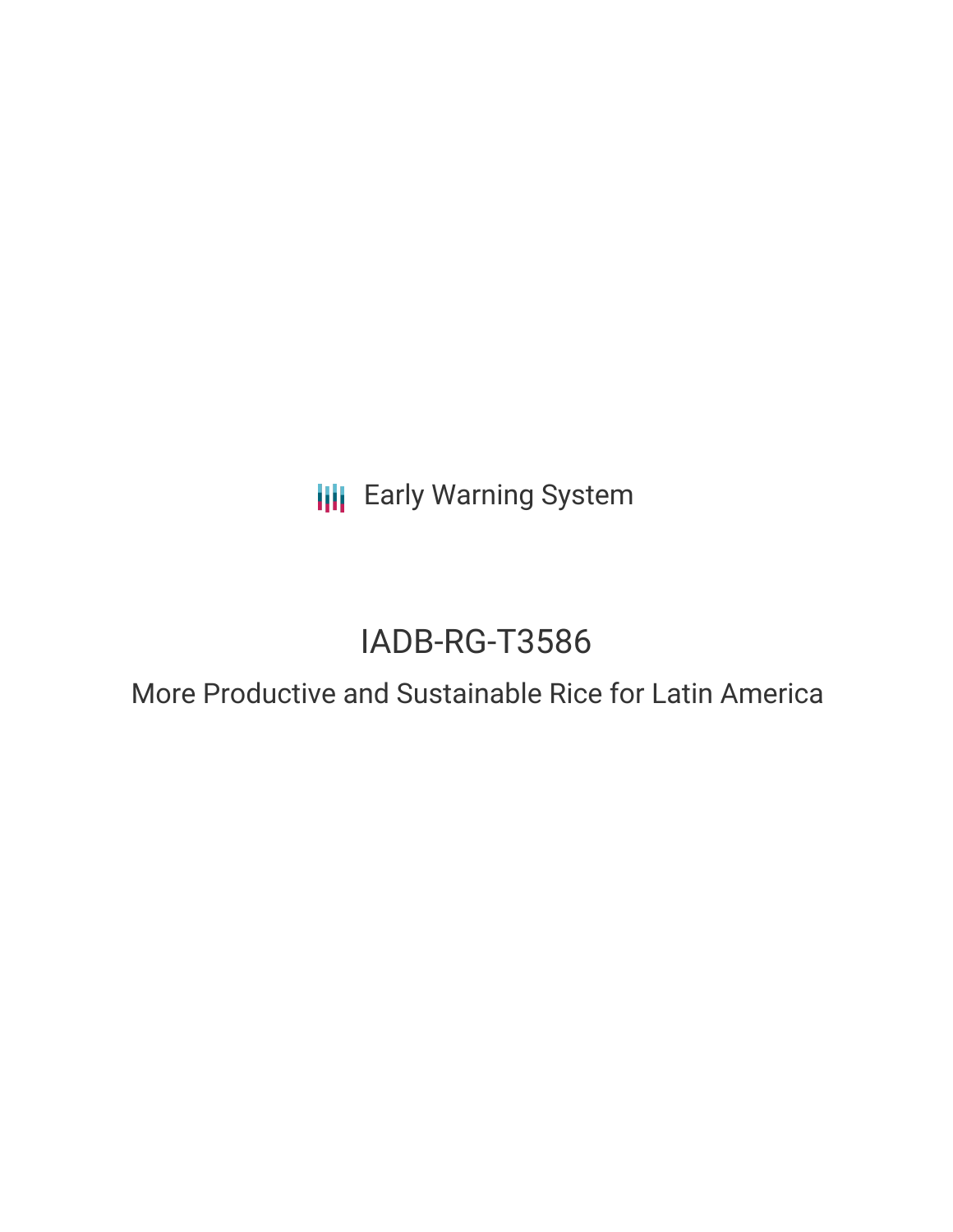

### **Quick Facts**

| <b>Financial Institutions</b>  | Inter-American Development Bank (IADB)          |
|--------------------------------|-------------------------------------------------|
| <b>Status</b>                  | Approved                                        |
| <b>Bank Risk Rating</b>        | C                                               |
| <b>Voting Date</b>             | 2020-07-14                                      |
| <b>Borrower</b>                | Regional                                        |
| <b>Sectors</b>                 | Agriculture and Forestry, Technical Cooperation |
| <b>Investment Type(s)</b>      | Grant                                           |
| <b>Investment Amount (USD)</b> | \$0.20 million                                  |
| <b>Project Cost (USD)</b>      | \$0.76 million                                  |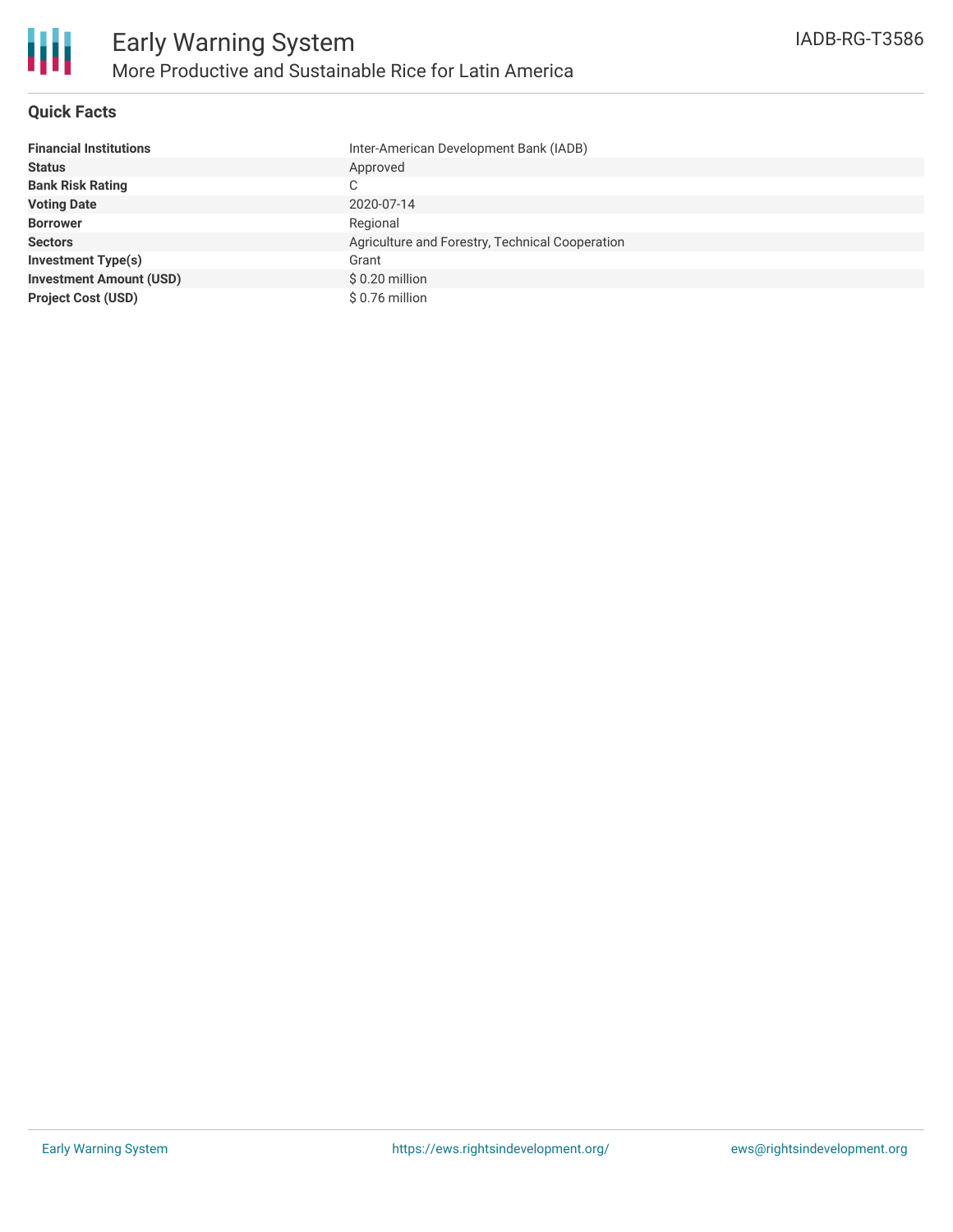

### **Project Description**

Increase the productivity of rice through the use of the SICA methodology, improving the productive conditions, sustainability and food security of the family farming.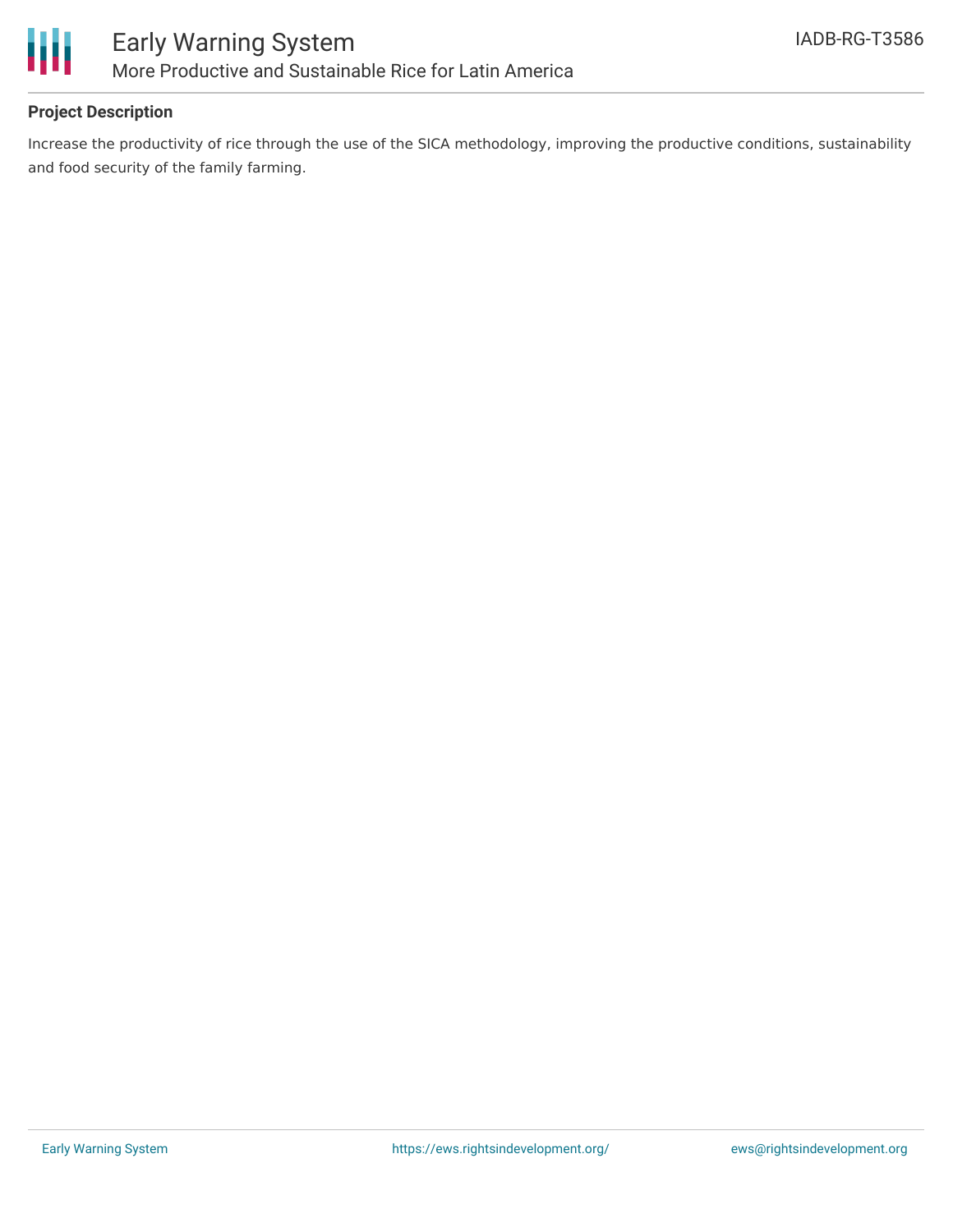

### Early Warning System More Productive and Sustainable Rice for Latin America

### **Investment Description**

• Inter-American Development Bank (IADB)